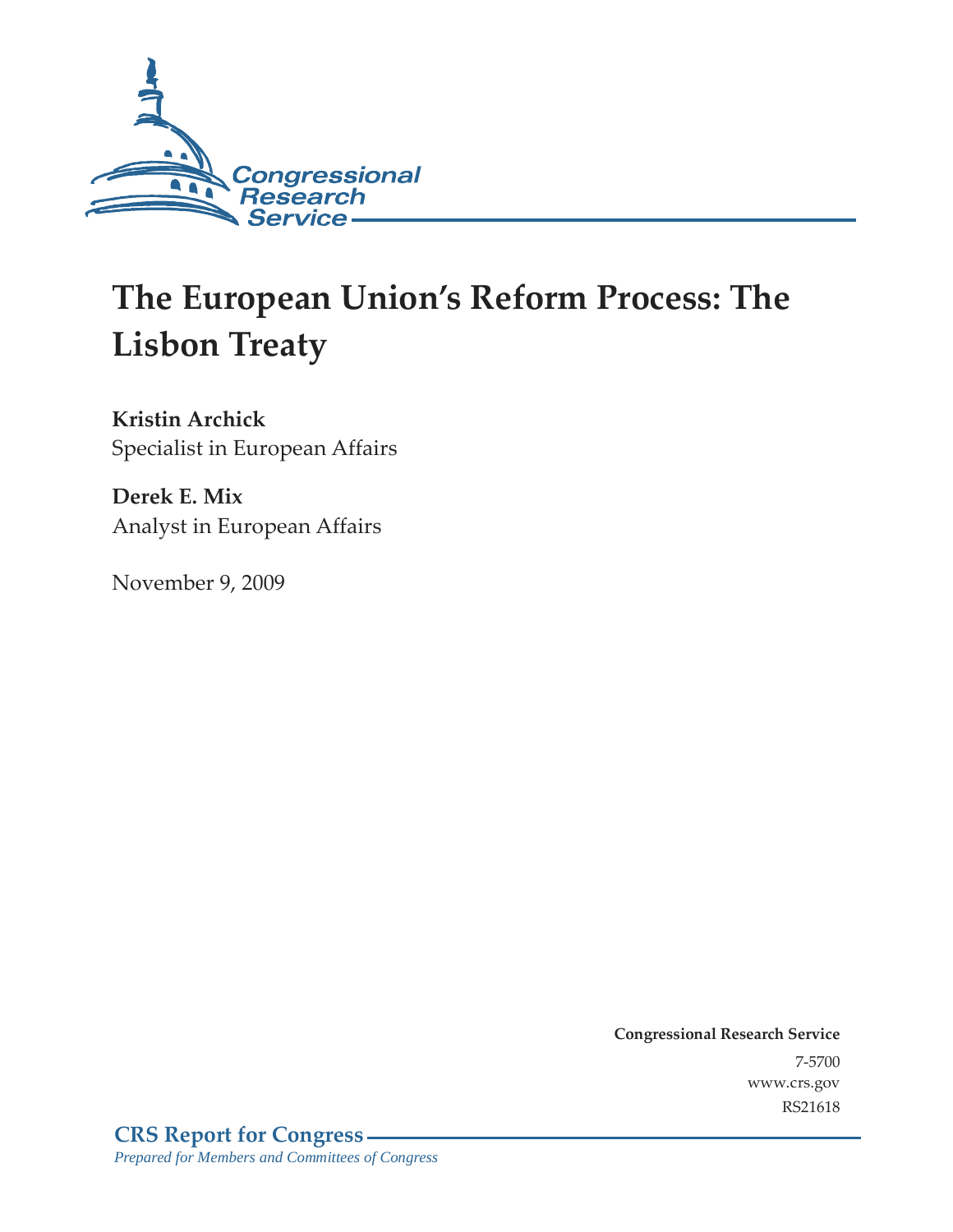### **Summary**

In December 2007, leaders of the European Union (EU) signed the Lisbon Treaty. With the completion of ratification by the Czech Republic on November 3, 2009, all 27 EU member countries have ratified the document, and it is expected to come into force on December 1, 2009. The Lisbon Treaty reforms the EU's governing institutions and decision-making process to enable the EU to operate more effectively. The treaty grew out of the proposed "constitutional treaty" that foundered after French and Dutch voters rejected it in referendums in 2005.

The Lisbon Treaty seeks to give the EU a stronger and more coherent voice with the creation of a new position, President of the European Council. This individual will chair the activities of the 27 EU heads of state or government, working to facilitate consensus and ensure policy continuity, guide the strategic direction of policy-making, and give the EU greater visibility on the world stage. Additionally, the Lisbon Treaty creates the new position of High Representative of the Union for Foreign Affairs and Security Policy, a *de facto* EU foreign minister who would be supported by a new EU diplomatic service.

The Lisbon Treaty makes changes to the EU's internal decision-making mechanisms. These changes have been designed to streamline the process and make it less susceptible to gridlock or blockage by a single member state. The treaty attempts to address concerns about democratic accountability and transparency in EU policy-making by granting a greater role to the directly elected European parliament, national parliaments, and citizens' initiatives.

The Swedish Presidency of the EU is planning to use a special EU Summit, probably taking place in mid-November 2009, to resolve remaining institutional questions about the treaty's implementation. A number of important decisions need to be made, including who to appoint to the new President and "foreign minister" positions, and how the exact role of these positions will be defined.

Experts assert that the Lisbon Treaty would have positive implications for U.S.-EU relations. While the treaty is unlikely to have major effects on U.S.-EU trade and economic relations, some believe that it could allow the EU to move past its recent preoccupation with distracting internal questions and take on a more active and effective role as a U.S. partner in tackling global challenges. There are indications that adoption of the Lisbon Treaty would make the EU more amenable to future enlargement, including to the Balkans and perhaps Turkey, which the United States strongly supports. On the other hand, skeptics maintain that a stronger EU poses a potentially detrimental rival to NATO and the United States.

This report provides information on the Lisbon Treaty and possible U.S.-EU implications that may be of interest to the 111<sup>th</sup> Congress. Also see CRS Report RS21372, *The European Union: Questions and Answers*, by Kristin Archick and Derek E. Mix.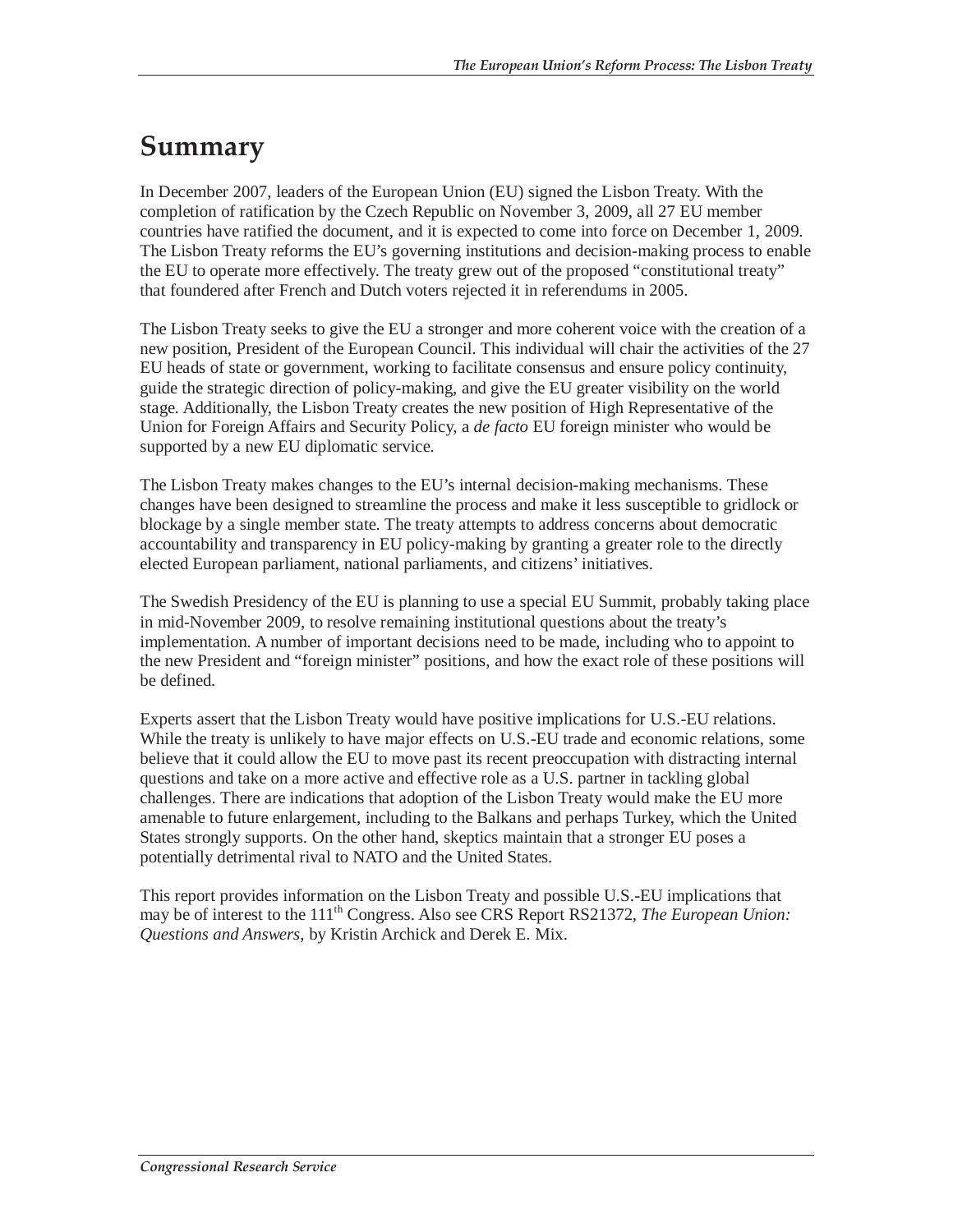# Contents

### Contacts

|--|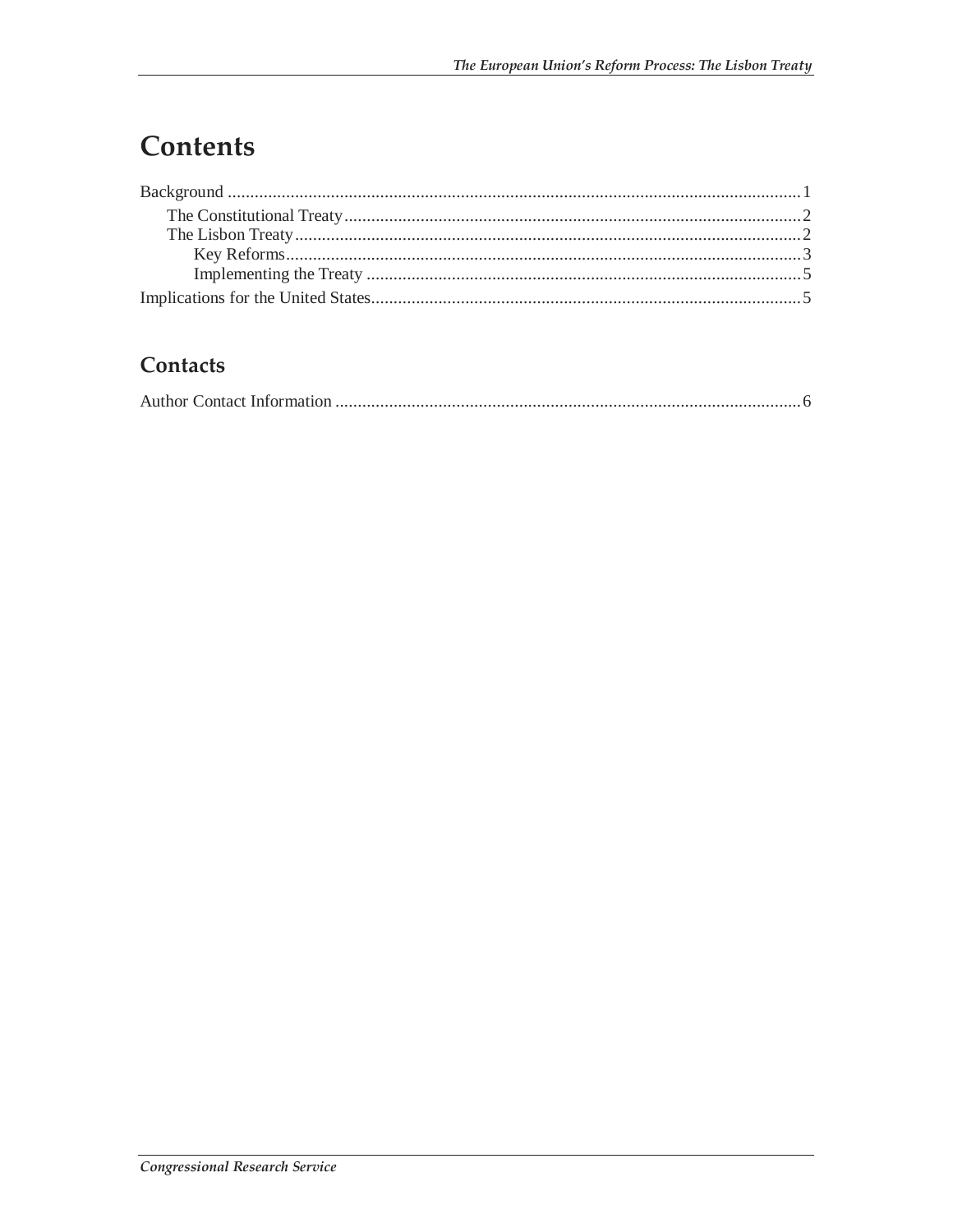# **Background**

The European Union (EU) is an economic and political partnership that is unique in history. Built upon a series of treaties and embodied in a set of governing institutions, the EU represents a voluntary pooling of sovereignty among 27 countries.<sup>1</sup> These countries have committed to a process of integration by harmonizing laws and adopting common policies on an extensive range of issues. Notable areas of shared sovereignty include a customs union; a common trade policy; a single market in which goods, people, and capital move freely; a common currency (the euro) that is used by 16 member states; and many aspects of social and environmental policy. EU member states have also taken significant steps in the development of a Common Foreign and Security Policy (CFSP) and closer police and judicial cooperation.<sup>2</sup>

A group of leaders from six countries— Belgium, France, Germany, Italy, Luxembourg, and the Netherlands—began the process of integration after World War II in an effort to ensure peace and promote economic prosperity in Europe. As cooperation between these countries deepened, new members were added to the group: Denmark, Ireland, the United Kingdom joined in 1973, Greece in 1981, Portugal and Spain in 1986, and Austria, Finland, and Sweden in 1995. In 2004, eight formerly Communist countries of central and eastern Europe—the Czech Republic, Estonia, Hungary, Latvia, Lithuania, Poland, Slovakia,

#### **EU Institutions**

The *European Commission* is essentially the EU's executive and has the exclusive right of legislative initiative. It ensures that the provisions of EU Treaties are carried out by the member states. The 27 Commissioners, including a President, are appointed by agreement among the governments of the member states for five-year terms. Each Commissioner holds a distinct portfolio (e.g., agriculture). The President of the Commission sets its policy priorities, organizes its work, and represents the Commission internationally.

The *Council of the European Union (Council of Ministers)* is comprised of ministers from the national governments. As the main decision-making body, it enacts legislation based on proposals put forward by the Commission. Different ministers participate depending on the subject under consideration (e.g., economics ministers could convene to discuss unemployment policy). The presidency of the Council currently rotates among the member states every six months.

The *European Parliament* consists of 736 members. Since 1979, they have been directly elected in each member state for five-year terms. The Parliament cannot enact laws like national parliaments, but it shares "codecision" power in many areas with the Council of Ministers, can amend or reject the EU's budget, and must approve each new European Commission.

The *European Council* brings together the Heads of State or Government of the member states and the President of the Commission at least twice a year. It acts principally as a guide and driving force for EU policy.

The *Court of Justice* interprets EU law and its rulings are binding; a *Court of Auditors* monitors the Union's financial management. Additionally, a number of advisory bodies represent economic, social, and regional interests.

and Slovenia—plus Cyprus and Malta joined the EU. Bulgaria and Romania joined in 2007, bringing the number of member countries to 27.

With enlargement and a progressively wider policy scope came the need to reform the EU's institutional arrangements and procedures to reflect the heightened complexity of decisionmaking. The landmark Maastricht Treaty of 1993 set out the blueprint for an EU of 12 members and the Treaty of Amsterdam (1999) refined arrangements for a Union at 15. The Treaty of Nice

<u>.</u>

<sup>&</sup>lt;sup>1</sup> The member countries of the EU are Austria, Belgium, Bulgaria, Cyprus, the Czech Republic, Denmark, Estonia, Finland, France, Germany, Greece, Hungary, Ireland, Italy, Latvia, Lithuania, Luxembourg, Malta, the Netherlands, Poland, Portugal, Romania, Slovakia, Slovenia, Spain, Sweden, and the United Kingdom.

<sup>2</sup> See CRS Report RS21372, *The European Union: Questions and Answers*, by Kristin Archick and Derek E. Mix.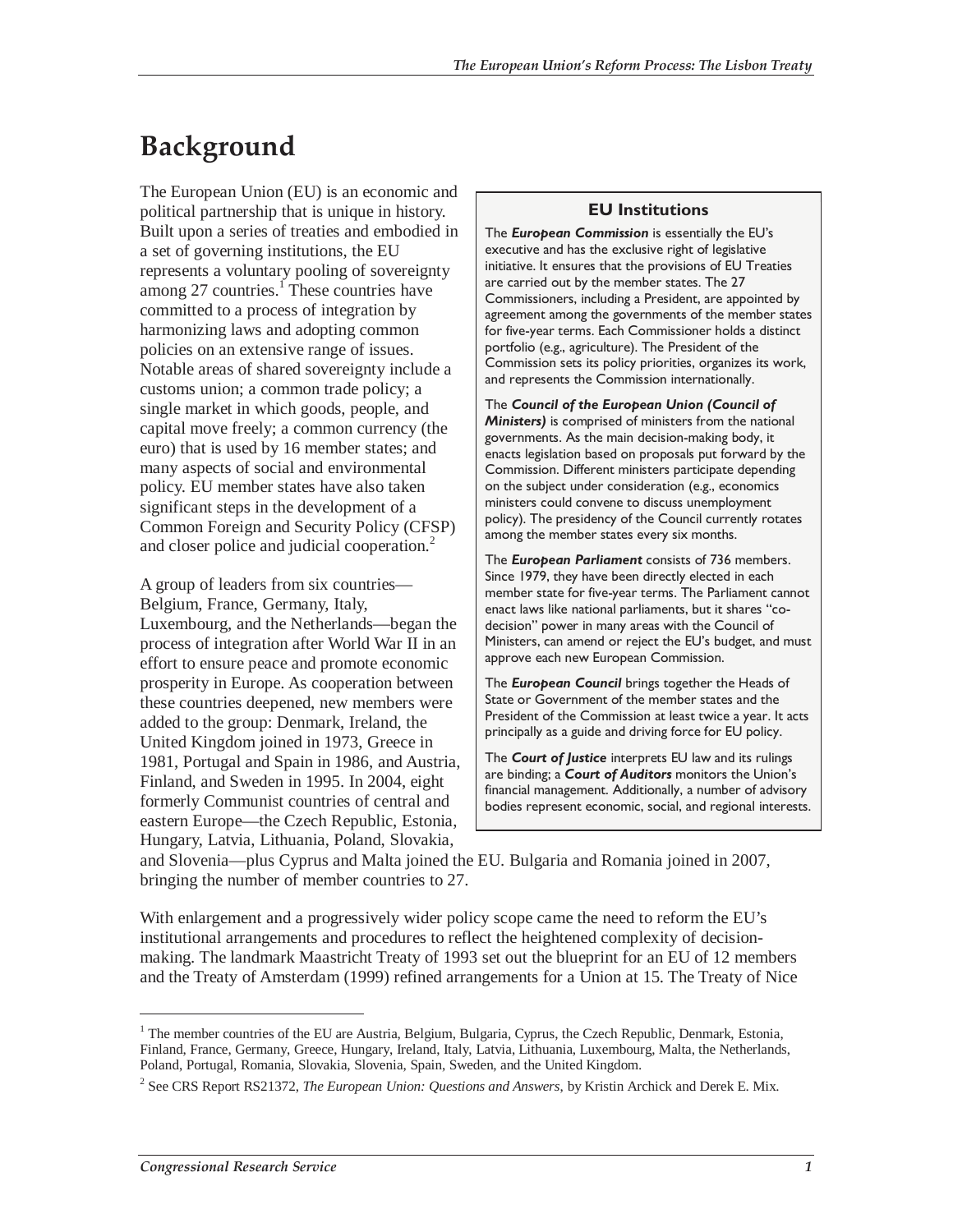$(2003)$  further amended the workings of the EU to prepare for eastward enlargement.<sup>3</sup> Although the Treaty of Nice was intended to enable an enlarged Union to function effectively, skeptics argued that the treaty set up an overly complex and inefficient decision-making process. In addition to being slow and cumbersome, critics have long charged that EU institutions and decision-making lack transparency and are unintelligible to the average European citizen.

As the scope of EU policy continues to grow, future enlargement beyond 27 members is likely: Iceland, Turkey, and the countries of the Western Balkans are in line for admission. In this context, as well as in the context of perceived institutional shortcomings, many leaders and analysts advocated the adoption of a new EU treaty that enacts what they have considered to be necessary internal reforms. The Lisbon Treaty is the results of these efforts.

### **The Constitutional Treaty**

The Lisbon Treaty grew out of the so-called constitutional treaty, an earlier failed attempt to merge the EU's existing treaties into a single document while enacting institutional reforms. Already in December 2001—before ratification of the Treaty of Nice and the EU's eastward enlargement—EU leaders announced they would convene a Convention on the Future of Europe to examine the EU's institutional arrangements and make proposals that would increase democratic legitimacy and encourage the development of the EU as a stronger global actor.

The Convention began work in March 2002 under the leadership of former French President Valéry Giscard d'Estaing and finalized a 240-page "Draft Treaty establishing a Constitution for Europe" in July 2003.<sup>4</sup> After a period of discussion and negotiation among the member state governments, EU leaders signed the treaty in October 2004 and set November 2006 as the target date for its adoption.

However, in order to come into effect the treaty had to be ratified individually by all 27 member states through either parliamentary approval or public referendums. In May 2005, French voters rejected the document in a national referendum, and in June 2005 Dutch voters followed suit. Although a number of EU members had already approved the treaty by this point, these setbacks effectively ended its prospects. In both France and the Netherlands, some arguments against the constitutional treaty reflected concerns that it would entrench liberal economic ideas that could undermine social protections. In addition, many French and Dutch voters viewed a "no" vote as a way to express dissatisfaction with their unpopular national governments, EU bureaucracy, and Turkey's prospective EU membership.

### **The Lisbon Treaty**

-

In January 2007, as Germany took over the six-month EU presidency, Europe remained in what some analysts called a "period of reflection"—a condition of stasis born in the uncertainty that followed the rejection of the constitutional treaty. German Chancellor Angela Merkel made reviving the stalled reform process one of her key priorities, seeking a new treaty deal that would institute crucial reforms. Analysts say that Merkel received a key assist with the May 2007

<sup>&</sup>lt;sup>3</sup> For summaries of these three treaties, see http://europa.eu/legislation\_summaries/institutional\_affairs/treaties/ index\_en.htm.

<sup>&</sup>lt;sup>4</sup> The document can be downloaded at http://european-convention.eu.int/docs/Treaty/cv00850.en03.pdf.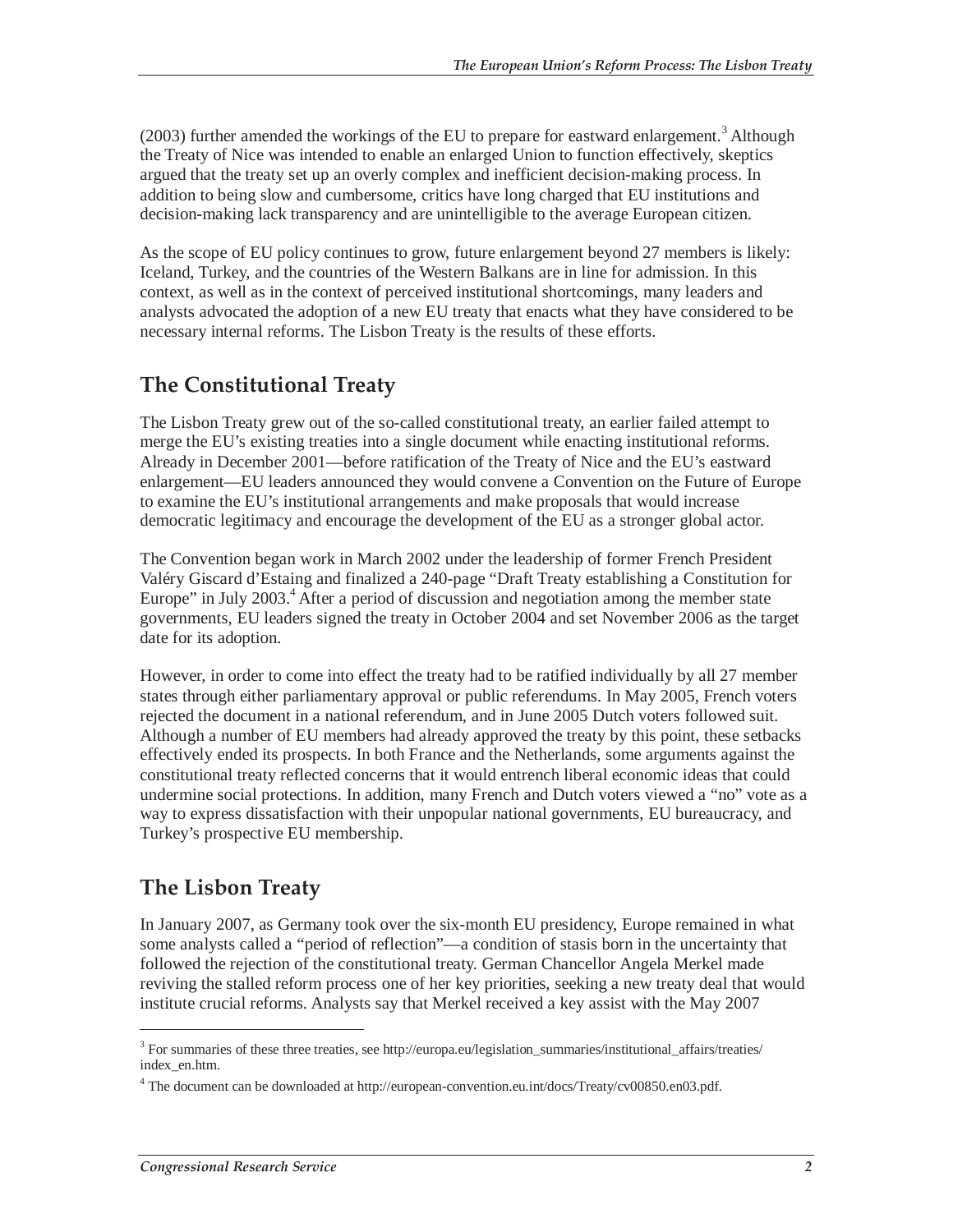election of Nicolas Sarkozy as President of France: Sarkozy shared Merkel's goal of reviving the constitutional treaty in some form, at least in part to restore France's role as a leader in Europe following its 2005 "No" vote.

Germany and others that had ratified the constitutional treaty wanted to preserve as much of the original document as possible. However, some changes were considered necessary in order to address concerns raised by French and Dutch voters, as well as to satisfy countries such as the UK, which sought to protect its national sovereignty in some areas, and Poland, which wanted more voting weight in the Council of Ministers.

After contentious negotiations at the June 2007 EU Summit, EU leaders announced the outlines of a new "reform treaty" that would amend, rather than replace, the existing EU treaties. EU leaders also dropped the term "constitution," given that it had become negatively associated in some countries with creating an EU "superstate." As an amendment to existing treaties, EU leaders sought to present the new document as one that would be ratified by parliaments, thereby avoiding the risks of public referendums. However, alone among the member states, Ireland was still required by its national law to hold a public vote on any major change to the existing body of EU rules.

After working out the text at a July 2007 Intergovernmental Conference, EU leaders signed the new treaty—now called the Lisbon Treaty—in December 2007.<sup>5</sup> Analysts assessed that over 90% of the substance of the constitutional treaty had been preserved in the Lisbon Treaty. EU officials initially hoped that the Lisbon Treaty would be ratified by all 27 member states and enter into force before the June 2009 European Parliament elections. However, rejection of the treaty in Ireland's June 2008 referendum threw the timetable for adoption into disarray. Ireland approved the treaty in a second referendum on October 2, 2009, and the Czech Republic completed the last of the 27 national ratifications on November 3, 2009. EU leaders are now planning for the Lisbon Treaty to come into effect on December 1, 2009.

#### **Key Reforms**

Major changes under the Lisbon Treaty aim to achieve three broad goals:

*1) A stronger and more coherent EU voice.* The Lisbon Treaty creates the new position of President of the European Council to help ensure policy continuity and raise the EU's profile on the world stage. This individual will chair the meetings of the 27 EU heads of state or government (the European Council, whose meetings are commonly termed EU Summits), working to facilitate consensus and help guide the strategic direction of EU policy. The President of the European Council will be elected by member states for a term of two and one-half years, renewable once.

Internally, creation of this position also addresses some of the concerns about the personnel and financial burdens, especially for smaller members, of the rotating six-month presidency system. A modified system of rotation will remain to help coordinate and chair meetings of the Council of Ministers, other than in the area of foreign policy.

-

<sup>&</sup>lt;sup>5</sup> For a summary or full text of the treaty, see http://europa.eu/lisbon\_treaty/full\_text/index\_en.htm.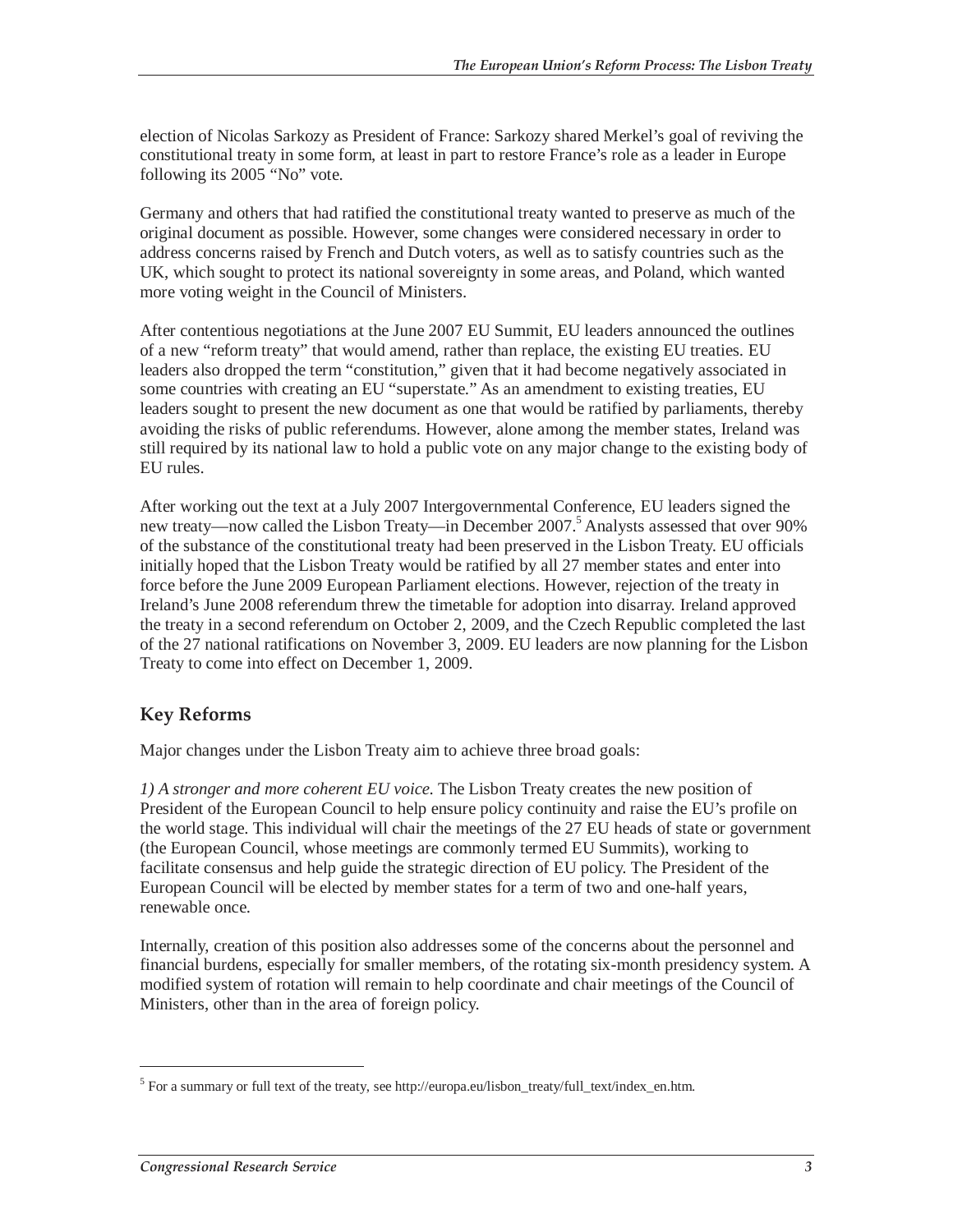The Lisbon Treaty also creates another important new position to boost the EU's international visibility: High Representative of the Union for Foreign Affairs and Security Policy. The position was originally called the EU "foreign minister" in the constitutional treaty, but this term was dropped due to British objections. Nevertheless, this individual will be the EU's chief diplomat, exercising the current responsibilities of both the Council of Minister's High Representative for the Common Foreign and Security Policy (Javier Solana) and the Commissioner for External Relations (Benita Ferrero-Waldner). The High Representative will therefore be an agent of the Council of Ministers (representing the member states) and hold the title of a Vice-President of the European Commission. The High Representative will have extensive staff support with the creation of a European External Action Service, in effect a new EU diplomatic corps.

The Lisbon Treaty also promotes steps toward building a stronger common EU defense policy. As proposed in the constitution, the Lisbon Treaty asserts that the EU shall seek "the progressive framing of a common Union defense policy," which "will lead to a common defense." It will establish a "mutual assistance clause" permitting a member state that is the victim of armed aggression to ask for military assistance from the other members. Member states may also engage in "structured cooperation," which would allow a smaller group of members to cooperate more closely on military issues.

*2) More streamlined decision-making*. After a contentious debate with Poland, EU leaders agreed on a simplified formula (ultimately similar to that proposed in the constitutional treaty) for the Council of Ministers' Qualified Majority Voting (QMV) system. Decisions made by QMV would pass if supported by 55% of member states, representing 65% of the EU's population. As a concession to Poland, this new "double majority" system is to be introduced in 2014 (instead of 2009-2010), gradually phased in over three years, and not fully implemented until 2017.

The use of QMV is also expanded to policy areas previously subject to unanimity, especially in matters related to police and judicial cooperation (the UK, however, has been granted an opt-out in this area). Unanimity will continue to be required (any member state may veto a common policy) in sensitive areas such as taxation and most aspects of foreign and defense policy.

The Lisbon Treaty had initially planned to slim down the size of the European Commission starting in 2014. To help decrease gridlock, EU leaders had proposed reducing the number of Commissioners from one per member state to correspond to twothirds of the number of member states. However, concessions related to Ireland's attempt to ratify the treaty shelved this idea, and the Commission is set to remain at one Commissioner per member state.

*3) Increased transparency and democratic accountability*. In many policy areas, the directly elected European Parliament holds the right of "co-decision" with the Council of Ministers: both institutions must approve a piece of legislation for it to become law. The Lisbon Treaty extends the European Parliament's "co-decision" powers to include many additional policy areas, including agriculture and "home affairs" issues.

The treaty also gives national parliaments a greater role in EU policy-making and more authority to challenge draft EU legislation. The treaty introduces the concept of citizens' initiatives, whereby European citizens may petition the European Commission with legislative suggestions.

Additionally, the Lisbon Treaty makes the Charter of Fundamental Rights—a declaration of citizens' basic political, economic, and social rights—legally binding for all EU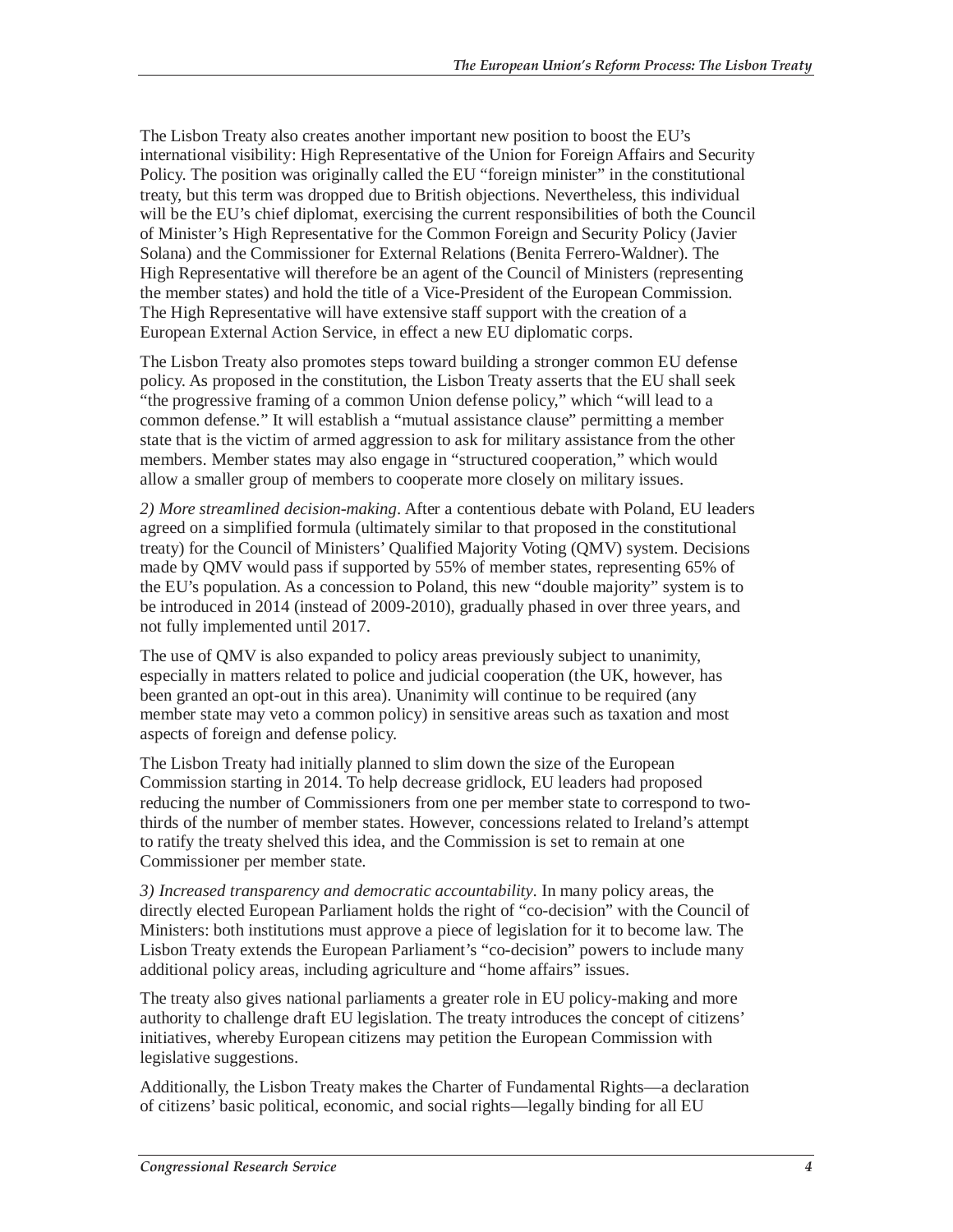institutions and member states. Poland, the Czech Republic, and the United Kingdom negotiated "opt-outs" from applying the Charter.

#### **Implementing the Treaty**

With the ratification process completed in all 27 member states, Sweden, which holds the sixmonth EU presidency for the second half of 2009, is planning to hold a special EU Summit in mid-November. At the summit, EU leaders are expected to debate and settle lingering institutional questions about how the Lisbon Treaty will be implemented, with the goal of bringing the treaty into effect on December 1, 2009.

Key questions about the treaty's implementation still remain unanswered, and a number of tough decisions will need to be made. These key questions concern the appointment of the new President of the European Council and the new EU "foreign minister." Considerable debate and political maneuvering are expected surrounding these appointments. There is disagreement within the EU as to the type of role these positions should play, and many observers assert that the first appointees are likely to define the job descriptions in each case.

Some view the President of the European Council as someone that would actively assert leadership and guidance, likely a highly visible, "heavyweight" former national head of state or government. Others view the position as more of a coordinator and manager, who would build consensus and reflect the group decision. Such a President would still likely be a former senior leader, but not necessarily one with "A-list" stature. The reported early candidacies of former British Prime Minister Tony Blair and current Luxembourg Prime Minister Jean-Claude Juncker exemplified these two differing visions. The debate now appears to be turning toward the latter option, with Belgian Prime Minister Herman van Rompuy and Dutch Prime Minister Jan Peter Balkenende emerging as leading candidates.

Conclusions regarding the nature of the President will relate to additional questions about how the President and the presidency countries managing the Council of Ministers will interact. Because the leader of the rotating presidency country was essentially the temporary President of the European Council under the previous arrangements, the role of that individual under the Lisbon Treaty is unclear.

The desired nature of the High Representative of the Union for Foreign Affairs and Security Policy will likely produce similar debate—whether the position should act as a strong, independent-minded leader who both drives and oversees EU foreign policy, or as more of a facilitator who advances the members' consensus. While UK Foreign Secretary David Miliband has recently become a popular suggestion, many others have also been rumored as candidates, including Swedish Foreign Minister Carl Bildt, European Enlargement Commissioner Olli Rehn (Finland), Greek Foreign Minister Dora Bakoyannis, French Foreign Minister Bernard Kouchner, former French Foreign Ministers Hubert Védrine and Michel Barnier. Leaders also need to reach agreement on how the new EU diplomatic corps will be organized.

## **Implications for the United States**

Critics contend that the Lisbon Treaty will do little to simplify the EU, and assert that many difficult issues that are often the source of gridlock—such as foreign policy and taxation—will remain subject to national vetoes. However, most argue that the treaty's reforms are necessary and